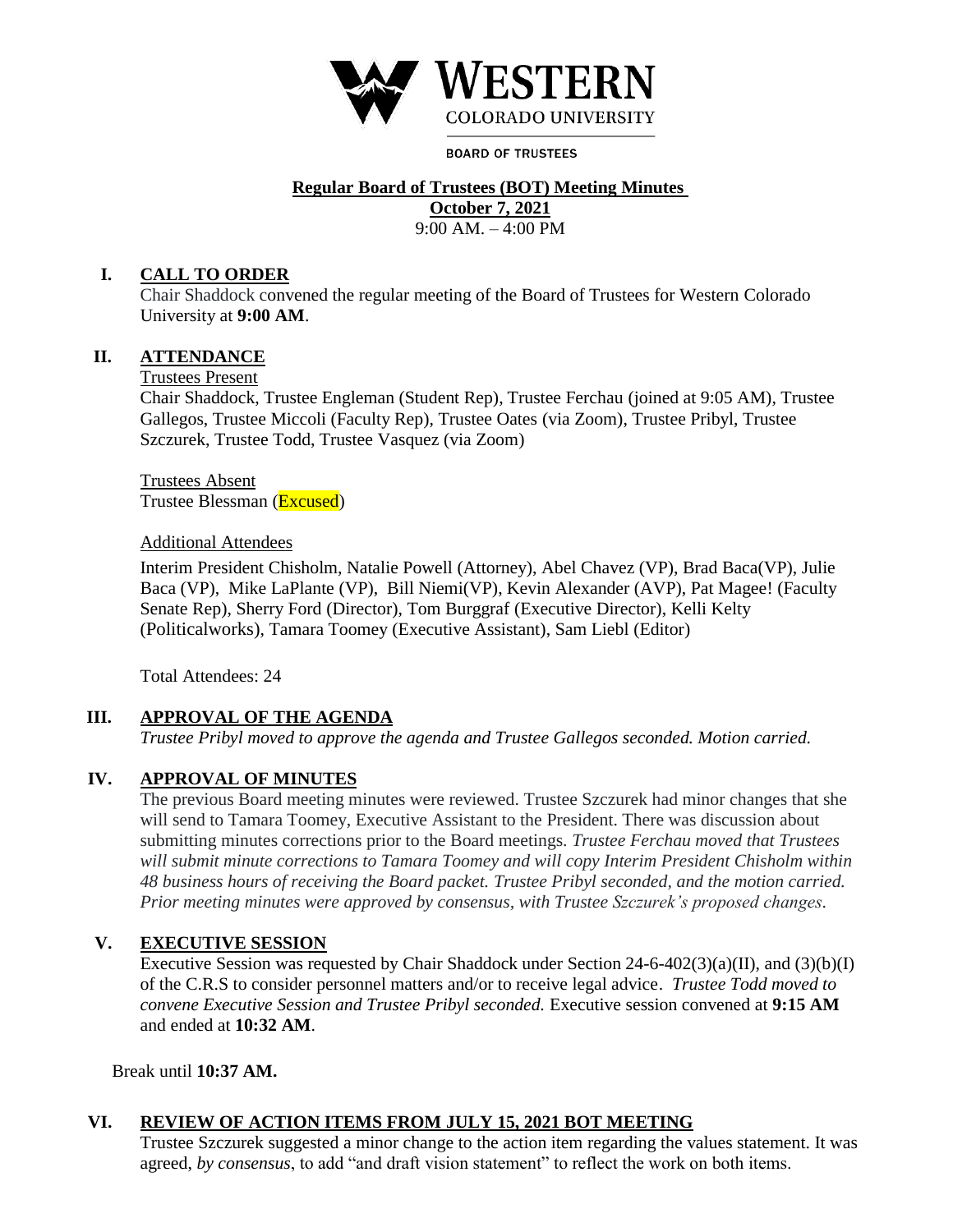# **VII. ORAL REPORTS**

- A. Board Chair: Chair Shaddock discussed changes intended to make the Board's meetings more efficient. Changes include having more concise minutes that accurately reflect the Board actions, as well as other actions such as referencing the page number of the Board package for agenda items, clarification on calling the question, submitting complex amendments in writing, and debate time limitations. Board Minutes will be posted as of this meeting.
- B. Interim President: Interim President Chisholm summarized her robust efforts to connect with students, faculty, staff, and other campus groups since the July Board meeting with the goal of building community, engagement, and communicating about the Board's efforts. She highlighted the efforts of the campus and COVID Cabinet to minimize positive cases as much as possible.
- C. Student Trustee: Trustee Engleman shared that SGA started the year with half a team in place but all positions are now filled. Decision to donate over \$22,000 to Safe Ride. A small group of students expressed concern with the COVID vaccine policies, and one student expressed concern about campus mental health resources.
- D. Faculty Trustee: Trustee Miccoli shared that weekly COVID reporting is appreciated. Request that presidential search communications be sent weekly. Interim President Chisholm's communication efforts, accessibility, and transparency have been appreciated and well received by faculty
- and most are satisfied with campus COVID policies and don't support dropping mask policy. E. Faculty Senate Chair: Pat Magee! shared that faculty appreciate the weekly COVID updates Subcommittees formed to review sections of the Trustee Policy Manual (TPM). DEI Committee's goals were approved along with bylaw changes making DEI a standing committee of Faculty Senate. Main faculty concerns are staying healthy and keeping in person teaching, salaries/cost of living, limited housing, and tenure density. Faculty are grateful to the Board for increasing salaries of lecturers and for President Chisholm's outreach.
- F. Mid-Managers Chair: Sherry Ford shared the completion of the alternative workplace arrangement policy, which was approved by Cabinet. Some staff report feeling the lack of housing and increased cost of living, which are making it difficult to fill and retain some positions. Specific outreach efforts were appreciated and information regarding resignations will be collected where possible.
- G. Foundation Executive Director: Tom Burggraf reported that giving totals of \$6.5Mare ahead of last year when factoring out the major estate gift received in the spring. Annual appeals will be sent out this week followed by President's Club letters.
- H. Legislative Report: Kelli Kelty reported we can expect an increased number of bills, more towards debt for IHEs, including Western. HB1330 task force will report out in a couple of politically divisive bills, and budgetary decisions in the upcoming session. Actively pursuing phase two of the joint technology project. There is interest in expanding the tuition pledges months.

# **VIII. PUBLIC COMMENT**

None.

# **IX. ACTION ITEMS**

A. Personnel Action and Information Items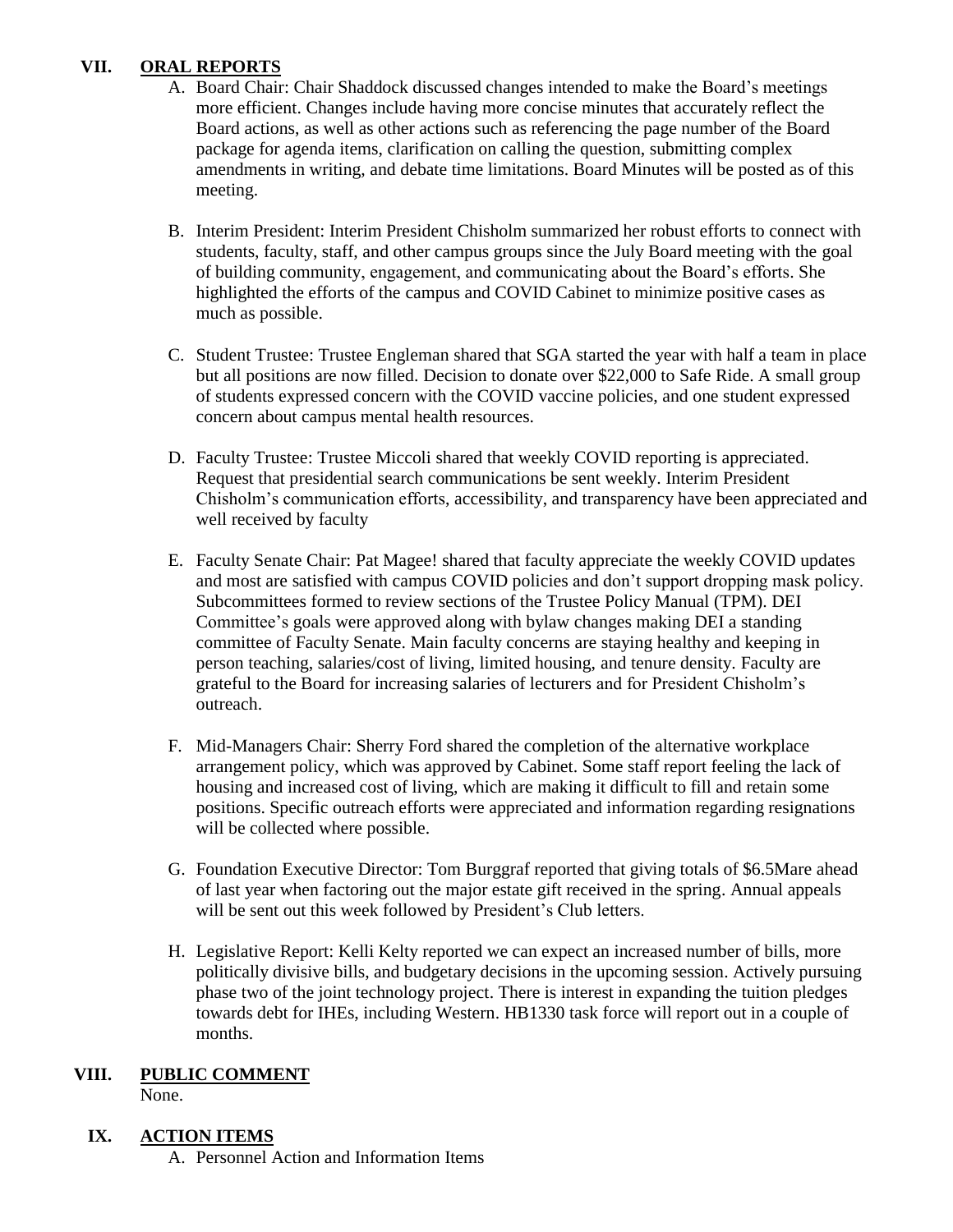*Trustee Todd moved to approve Personnel Action and Information Items and Trustee Szczurek seconded. Motion carried.* Interim President Chisholm reported that resignations are up slightly related to career advancement, location, and salary issues. This is consistent across all Colorado IHEs and the national great resignation situation. She will see if we can learn more from exit interviews.

- B. Ad-Hoc Committee on Policy (1-1.8, Appx B & C) Chair Shaddock presented the work of the Ad-Hoc Committee on Policy. *Trustee Todd moved to adopt the recommendations made by the Ad-Hoc Committee on Policy and was seconded by Trustee Pribyl. Motion carried.*
- C. FY2021-22 Current Fund Budget Adjustments and FY2020-21 FYE Budget Variance Report: Brad Baca, Chief Operating Officer, reported on budget variances and proposed amendments to the FY2021-22 current funds. *Trustee Ferchau moved for the Board to approve the amended current funds budget and Trustee Gallegos seconded. Motion carried.*
- D. Roll-call Vote on Support for W.A. "Tex" Moncrief, Jr. Petroleum Geology Program per Rady Agreement: Dr. Brad Burton, Rady Chair, presented on the Petroleum Geology program, an Education option, and a new energy degree within the program. Roll call vote:
	- Trustee Engleman: yes Trustee Todd: yes
	- Trustee Gallegos: yes Trustee Miccoli: yes
	-
	-
	-
	- Trustee Szczurek: yes (voted via email)
	- Trustee Ferchau: yes
- 
- 
- Trustee Vasquez: yes Interim President Chisholm: yes
- Trustee Oates: yes Bill Niemi, VPAA: yes<br>• Trustee Pribyl: yes Robin Bingham, NES D
	- Robin Bingham, NES Dept. Chair: yes

#### Recess: **12:25 PM**

#### Reconvened: **1:18 PM**

E. Discharge of the Ad-Hoc Committee for Action

Interim President Chisholm discussed the status of the Action Items from the July meeting. Trustee Szczurek presented a final report on the Ad-Hoc Committee for Action (attached). *Trustee Szczurek moved to discharge the Ad-Hoc Committee for Action subject to completing work in progress, continuing ongoing efforts, remembering lessons learned embedded in Actions, and attaching the final report in the 10/7/21 BOT minutes. Rich Todd seconded. Motion carried.* 

# **X. DISCUSSION TOPICS**

A. Board Vision and Values Update

 Values. *Trustee Szczurek moved to share the Vision and Values with the Presidential Search Committee for use in the search process and Trustee Pribyl seconded. Motion carried.*  Interim President Chisholm presented the most recent version of the Western Vision and

B. Student Enrollment Update

Dr. Abel Chávez, Vice President of Enrollment and Student Success, presented a five-year enrollment update to the Board and referred members to the reports in the Board pack.

#### C. Presidential Search Update

Trustee Pribyl referred Board members to the presentation submitted by AGB and the Presidential Search timeline in the Board pack.

D. Western 2020-21 Administrative Annual Report – Draft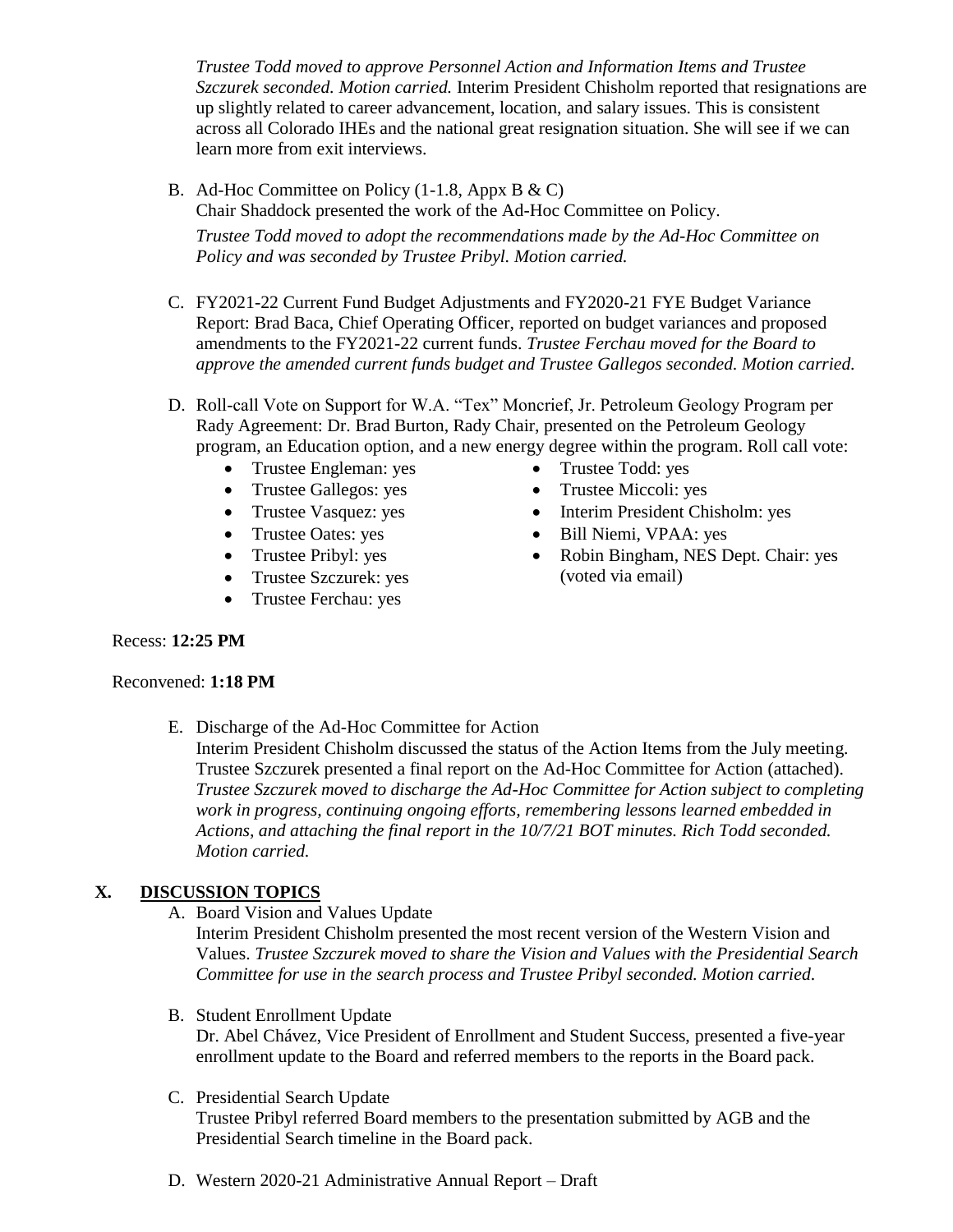Chair Shaddock noted that feedback can be sent to Tamara Toomey with Interim President Chisholm copied.

E. Elevate Western Campaign Update Mike LaPlante, Chief Advancement Officer, reviewed the Elevate Western Campaign dashboard.

## **XI. WRITTEN REPORTS**

- A. Organizational Chart
- B. HB21-1330 Task Force
- C. COVID Update
- D. Campus Updates

#### **XII.** Other Business

- A. Zoom Chat: Sam Liebl submitted a Zoom chat message: "As a member of the press, I would like to voice opposition to Western having a single finalist in the search. We believe that three finalists is an important part of transparency and one that Western should uphold." Chair Shaddock responded that the Board's goal is, and has been, to bring in three finalist candidates.
- B. Campus Safety: Trustee Szczurek asked about campus safety improvements. Julie Baca, VP Administration, responded that some improvements have been made including walkways, lighting additions and upgrades. Further progress to be shared at the December meeting.
- C. Board Webpage: Trustee Szczurek asked about updates/content changes to the Trustee webpage. Chair Shaddock and Interim President Chisholm will discuss and report back.
- Baca responded that there are active plans underway and will report on these at the December D. Housing: Trustee Szczurek asked for a short update of the housing issues in the valley. Julie meeting
- E. Higher Learning Commission (HLC) Accreditation: Trustee Szczurek asked about the preparations for our upcoming HLC accreditation. Chair Shaddock said she is visiting with the committee on Friday and will update the Board.

#### **XIII. SET NEXT MEETING AGENDA: DECEMBER 9, 2021**

- A. Trustee Engleman would like to add a 10-minute discussion about campus security, cameras/surveillance, and to share the process he and Abel Chávez have been developing.
- B. Any other additions can be sent to Interim President Chisholm with Chair Shaddock copied.

#### **XIV. ADJOURNMENT**

Chair Shaddock adjourned the meeting at **3:34 PM**.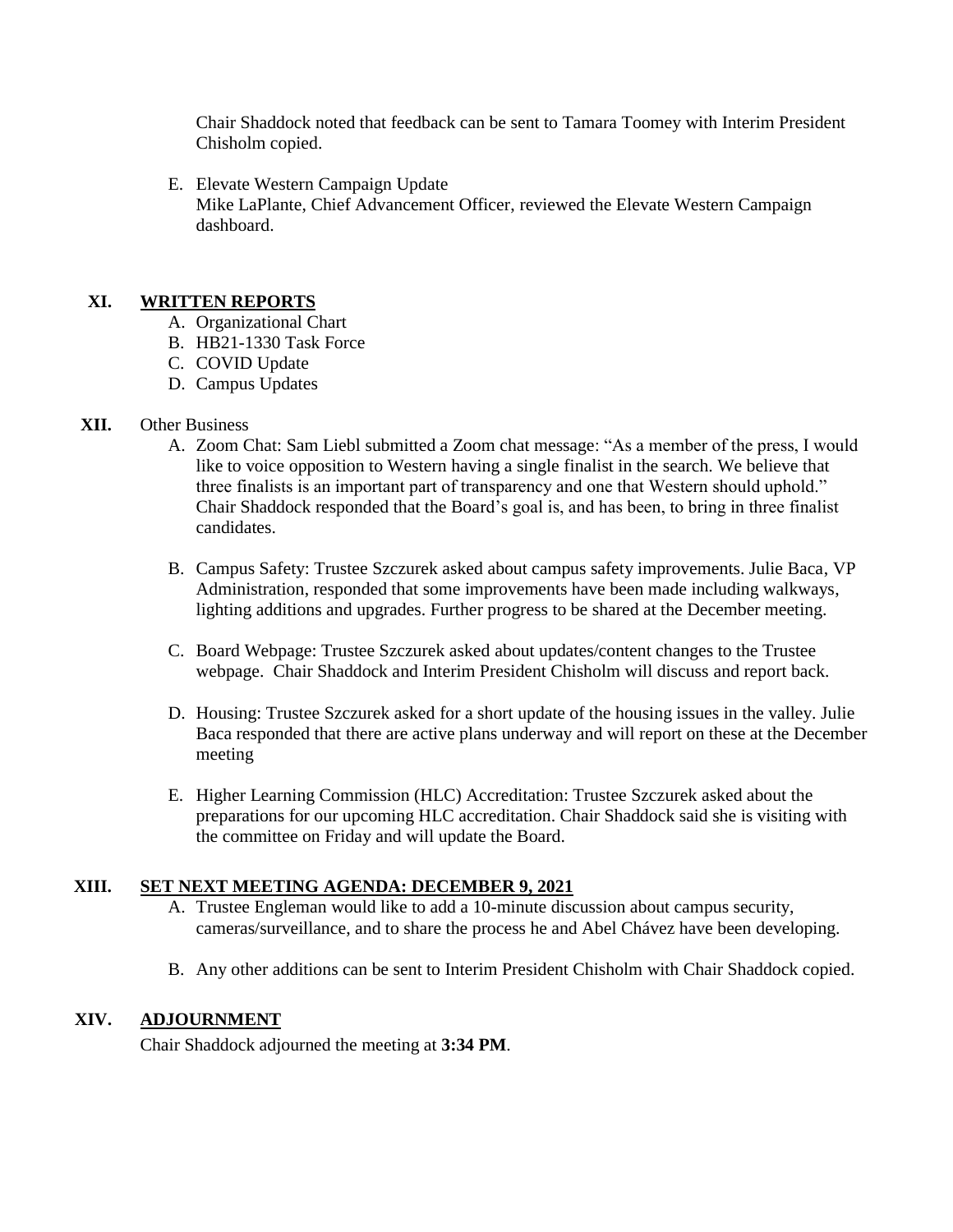

 Western Colorado University Ad Hoc Committee for Action Oct 7, 2021 final report at BOT Meeting from Trustee Szczurek, Chair











 Final Report, Ad Hoc Committee for Action, from Theresa Szczurek, Chair 1